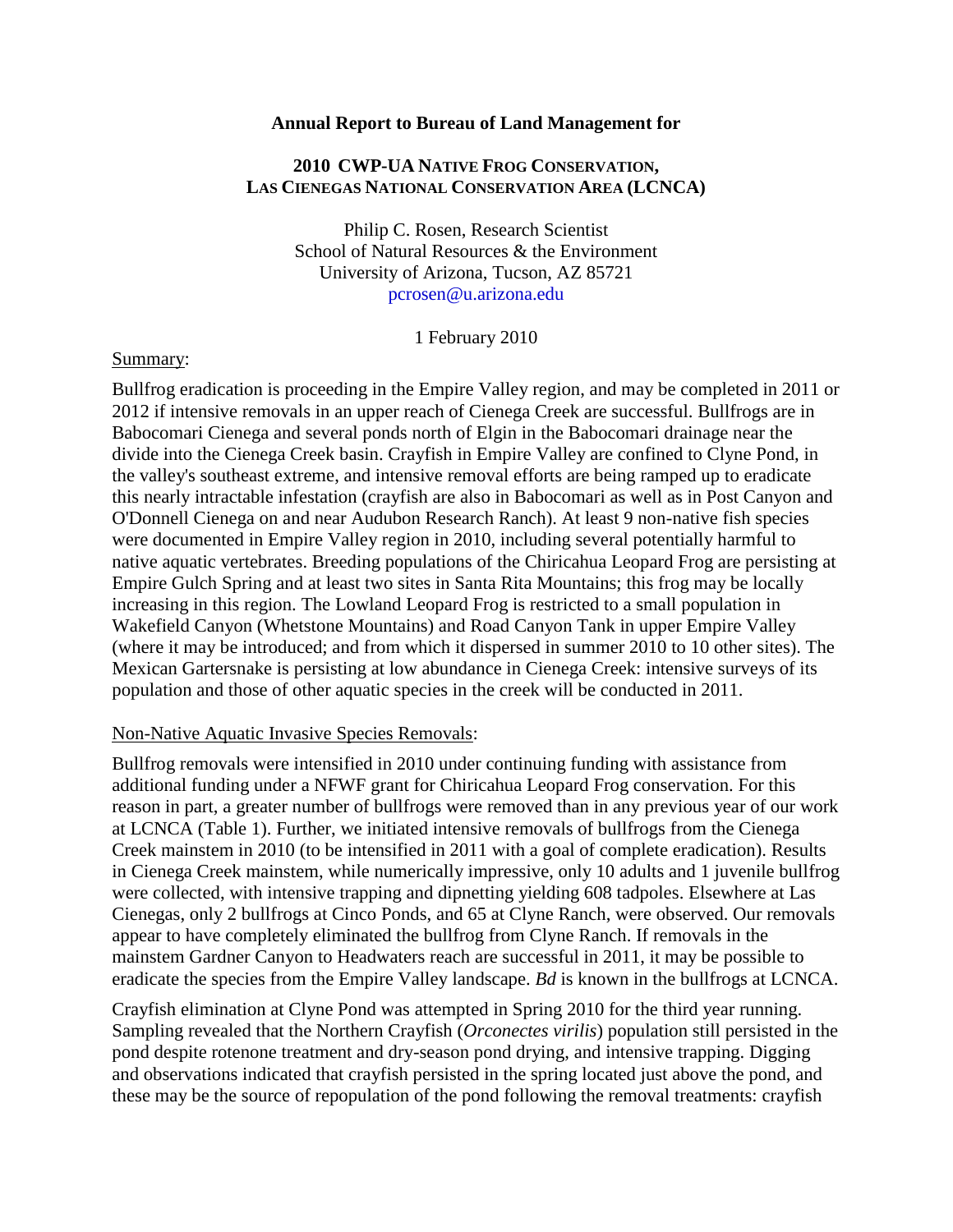burrowed into pond-bank soil may also be involved. Although crayfish numbers have been kept below the extremes expected, the threat is persisting.

Therefore, we pumped the pond dry in November 2010 and plan to keep it free of water - by repumping if necessary - through June 2011. We also plan to trap and dig out crayfish from the spring, and then temporarily cover the spring with gravel to eliminate it as habitat. Meanwhile, plans are being completed to install a drain at Clyne Pond to permit drying whenever needed for control of non-native species.

|                       |              | 2002 | 2003 | 2004           | 2005             | 2006             | 2007             | 2008         | 2009         | 2010             | Total          |
|-----------------------|--------------|------|------|----------------|------------------|------------------|------------------|--------------|--------------|------------------|----------------|
| Cienega Cr            | No. Removed  | 3    |      |                |                  |                  |                  |              |              |                  | 3              |
| Mattie reach          | No. Observed | 3    |      |                |                  |                  |                  |              |              |                  | 3              |
| Cienega Cr            | No. Removed  | 14   | 5    | $\Omega$       | $\boldsymbol{0}$ | 2                | $\mathbf{0}$     | $\mathbf{0}$ | $\theta$     | $\mathbf{0}$     | 21             |
| Springwater reach     | No. Observed | 41   | 13   | $\Omega$       | 6                | $\overline{2}$   | $\Omega$         | $\Omega$     | $\Omega$     | $\overline{0}$   | 62             |
| Cienega Cr            | No. Removed  | 1    | 34   | 7              | 10               | 4                | 2                |              | 4            | 618              | 680            |
| Gardner reach         | No. Observed | 13   | 78   | 17             | 13               | 4                | $\overline{c}$   |              | 11           | 618              | 756            |
| Cienega Cr            | No. Removed  |      | 17   | $\mathbf{0}$   | 7                | $\overline{0}$   | $\mathbf{0}$     |              | $\theta$     | $\theta$         | 24             |
| Headwaters reach      | No. Observed |      | 34   | $\mathbf{0}$   | 10               | $\boldsymbol{0}$ | $\boldsymbol{0}$ |              | $\mathbf{0}$ | $\mathbf{0}$     | 44             |
| Cinco Ponds           | No. Removed  | 36   | 61   | 49             | 18               | $\mathbf{0}$     | 2                | $\mathbf{0}$ | $\mathbf{0}$ | 2                | 168            |
|                       | No. Observed | 93   | 64   | 134            | 24               | $\mathbf{1}$     | $\overline{2}$   | 8            | $\mathbf{1}$ | $\overline{2}$   | 329            |
| Clyne Ranch           | No. Removed  |      |      |                |                  | $\boldsymbol{0}$ | 57               | $\mathbf{0}$ | 5            | 65               | 127            |
|                       | No. Observed |      |      |                |                  | 32               | 362              | $\mathbf{1}$ | 5            | 67               | 467            |
| <b>LCNCA Uplands</b>  | No. Removed  |      |      | 2              | $\boldsymbol{0}$ | $\mathbf{0}$     | $\mathbf{0}$     | $\mathbf{0}$ | $\mathbf{0}$ | $\mathbf{0}$     | 2              |
|                       | No. Observed |      |      | $\overline{3}$ | $\mathbf{1}$     | $\boldsymbol{0}$ | $\overline{0}$   | $\mathbf{0}$ | $\theta$     | $\boldsymbol{0}$ | $\overline{4}$ |
| Sonoita               | No. Removed  |      |      |                |                  |                  |                  |              |              | $\mathbf{0}$     | $\theta$       |
| Grasslands / Elgin    | No. Observed |      |      |                |                  |                  |                  |              |              | c.1000           | c.1000         |
| <b>Mustang Mts</b>    | No. Removed  |      |      |                |                  |                  |                  |              |              | 1                | 1              |
|                       | No. Observed |      |      |                |                  |                  |                  |              |              | $\overline{4}$   | $\overline{4}$ |
| <b>Total Removed</b>  |              | 54   | 117  | 58             | 35               | 6                | 61               | $\theta$     | 9            | 686              | c.1026         |
| <b>Total Observed</b> |              | 150  | 189  | 154            | 54               | 39               | 366              | 9            | 17           | c.1688           | c.2666         |

Table 1. Bullfrogs observed and removed at Las Cienegas NCA 2002-2010.

#### Non-Native Fishes Detected in the Watershed:

Intensive surveys throughout all public and some of the private lands in the upper Cienega Creek drainage basin in 2010 revealed a total of 19 populations of 7 introduced fish species captured at 9 sites (Table 2). Of these, the mosquitofish found in a single site in the Cienega Creek drainage and numerous ponds north of Elgin in Babocomari drainage. Mosquitofish are expected to be found much more widely distributed in the Elgin-Sonoita area, including just below the grassland divide to the upper Cienega Creek basin. Two additional species, for a total of 9 exotic fish species, were observed but not handled: koi (*Cyprinus carpio*, an ornamental form of the common carp; three sites) and a catfish that appeared to be the channel catfish (*Ictalurus*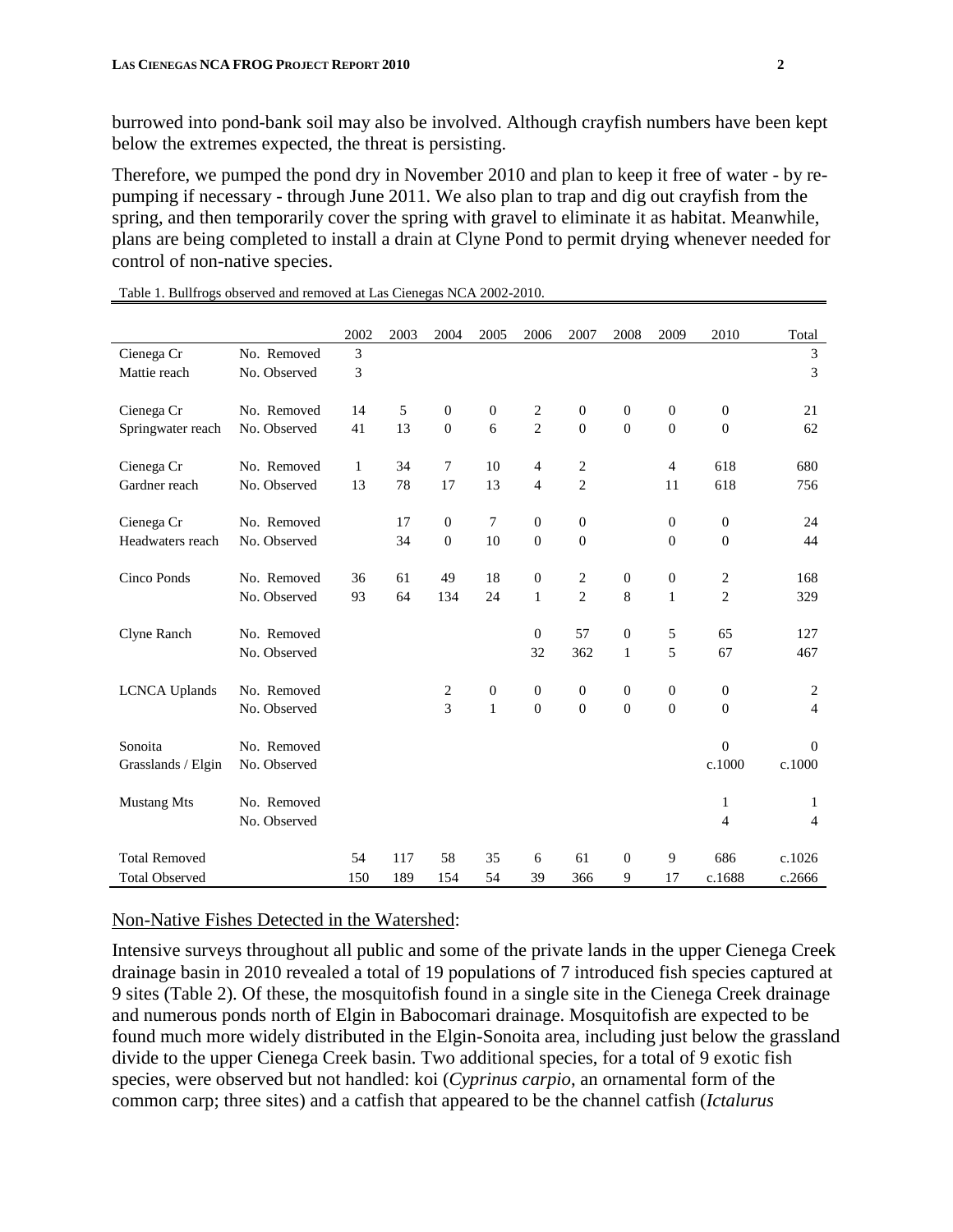*punctatus*; two sites). Additional populations of exotic fishes are likely to be located on private lands during 2011 surveys. Exotic species removals and negotiations with private landowners to facilitate exotics removal have been initiated.

Table 2. Non-native fishes recorded in the upper Cienega Creek watershed during 2010. Catfish and koi were also seem.

| <b>Region</b> , Site Name | Mosquito-<br>fish<br>(Gambusia<br>affinis) | Green<br>Sunfish<br>(Lepomis<br>cyanellus) | Pumpkin-<br>seed<br>Sunfish<br>(Lepomis<br>gibbosus) | Bluegill<br>Sunfish<br>(Lepomis<br>macrochirus) | Largemouth<br><b>Bass</b><br>(Micropterus<br>salmoides) | Common<br>Goldfish<br>(Carassius<br><i>auratus</i> ) | Grass Carp<br>(Ctenophar<br>-yngodon<br><i>idella</i> ) | <b>Site</b><br><b>Totals</b> |
|---------------------------|--------------------------------------------|--------------------------------------------|------------------------------------------------------|-------------------------------------------------|---------------------------------------------------------|------------------------------------------------------|---------------------------------------------------------|------------------------------|
| <b>Davidson</b>           |                                            |                                            |                                                      |                                                 |                                                         |                                                      |                                                         |                              |
| Canyon                    |                                            | $\boldsymbol{2}$                           |                                                      | $\boldsymbol{2}$                                | $\boldsymbol{2}$                                        |                                                      |                                                         | 6                            |
| Duck Tank                 |                                            | 1                                          |                                                      |                                                 |                                                         |                                                      |                                                         |                              |
| The Lake                  |                                            |                                            |                                                      | 1                                               |                                                         |                                                      |                                                         |                              |
| <b>Twin Tanks</b>         |                                            |                                            |                                                      | 1                                               | $\mathbf{1}$                                            |                                                      |                                                         |                              |
| Unnamed tank              |                                            | 1                                          |                                                      |                                                 | $\mathbf{1}$                                            |                                                      |                                                         |                              |
|                           |                                            |                                            |                                                      |                                                 |                                                         |                                                      |                                                         |                              |
| <b>Elgin-Sonoita</b>      | 5                                          |                                            | 1                                                    |                                                 |                                                         |                                                      | 1                                                       | 7                            |
| <b>Barnes Pond</b>        | 1                                          |                                            |                                                      |                                                 |                                                         |                                                      |                                                         |                              |
| <b>Breke Pond</b>         |                                            |                                            |                                                      |                                                 |                                                         |                                                      |                                                         |                              |
| Homestead Pond            | 1                                          |                                            |                                                      |                                                 |                                                         |                                                      |                                                         |                              |
| Kalso Pond                | 1                                          |                                            |                                                      |                                                 |                                                         |                                                      |                                                         |                              |
| <b>Masek Pond</b>         |                                            |                                            | 1                                                    |                                                 |                                                         |                                                      | 1                                                       |                              |
| Ryan pond                 | $\mathbf{1}$                               |                                            |                                                      |                                                 |                                                         |                                                      |                                                         |                              |
| <b>Mustang Mt.s</b>       |                                            |                                            |                                                      |                                                 | $\mathbf{1}$                                            |                                                      |                                                         | 1                            |
| Jack Daniels Dam          |                                            |                                            |                                                      |                                                 | $\mathbf{1}$                                            |                                                      |                                                         |                              |
|                           |                                            |                                            |                                                      |                                                 |                                                         |                                                      |                                                         |                              |
| <b>Santa Rita Mts</b>     |                                            |                                            |                                                      | $\mathbf{1}$                                    | $\mathbf{1}$                                            | $\boldsymbol{2}$                                     |                                                         | 5                            |
| <b>Haber Pond</b>         |                                            |                                            |                                                      | 1                                               | $\mathbf{1}$                                            |                                                      |                                                         |                              |
| Haber Koi Pond            | 1                                          |                                            |                                                      |                                                 |                                                         |                                                      |                                                         |                              |
| <b>Sweetwater Tank</b>    |                                            |                                            |                                                      |                                                 |                                                         | $\overline{2}$                                       |                                                         |                              |
| <b>Species Totals</b>     | 6                                          | $\overline{2}$                             | 1                                                    | 3                                               | 4                                                       | $\mathbf{2}$                                         | 1                                                       | 19                           |

Exotic Fish Issues Discussion. Of the 9 non-native fish species detected thus far, the mosquitofish poses a severe and unmistakable threat to the native aquatic system: should its spread continue, it will reach Cienega Creek and eliminate the Gila Topminnow population, which represents by far the largest and most robust population of this endangered species in the United States. Two of the other non-native fish detected also pose a significant threat to native fishes in Cienega Creek: the green sunfish would possibly extirpate the endangered Gila chub and the topminnow in Cienega Creek; and the koi could wreak havoc in the creek should it become established there. The other non-native fishes are poorly adapted to cienega-stream conditions and would be less likely to produce significant impacts if they reached the creek.

It is difficult to foresee means by which the spread of exotic fishes harmful to the unique native fish fauna of Cienega Creek can be forestalled for long. Although almost all owners of the private lands, which support all the non-native fish populations we detected, were receptive to discussion with the FROG Project team conducting this survey, it is highly unlikely they would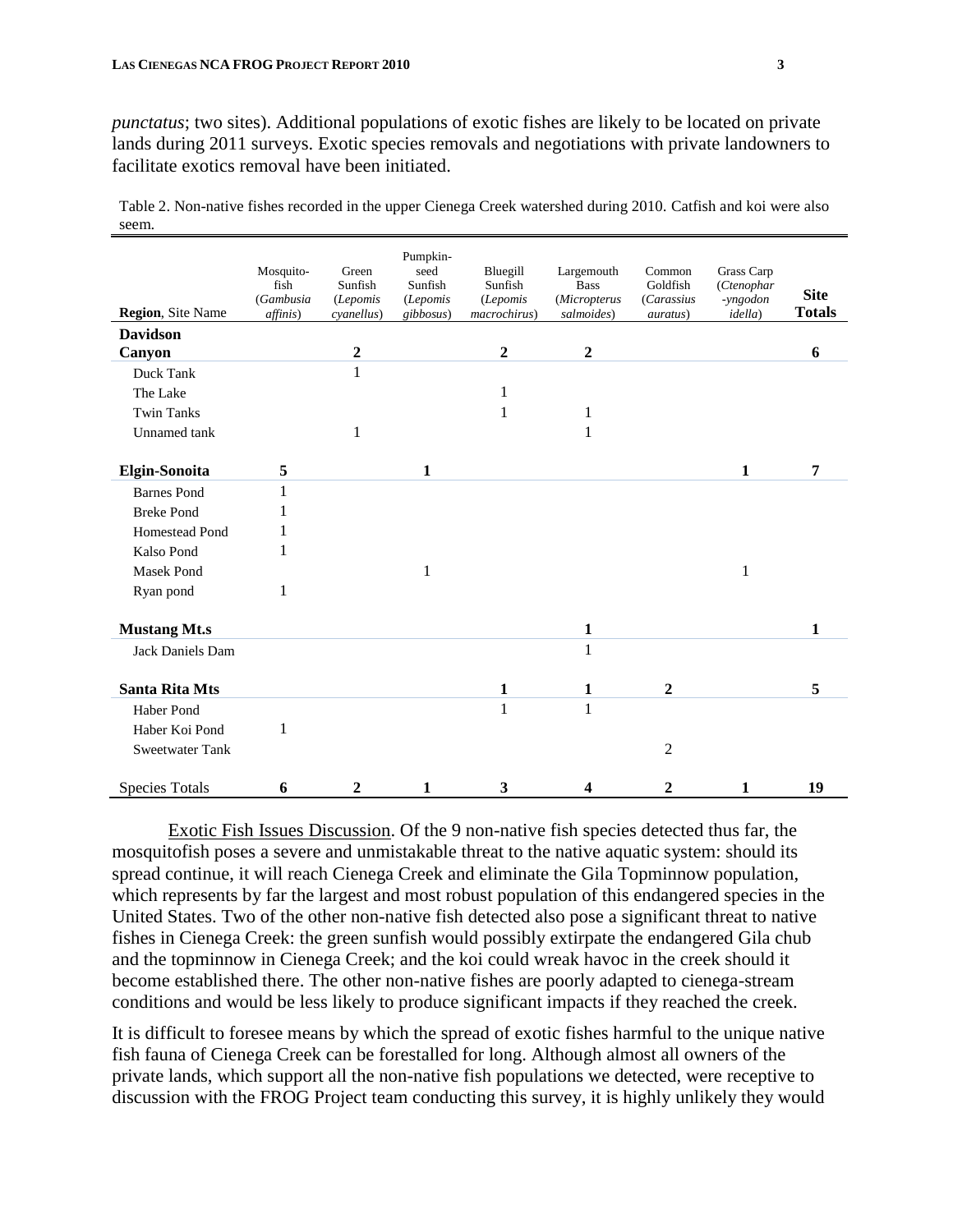remove the exotic fishes, or will fail to host more exotic fish species and populations, without an offer of satisfactory native replacements. Offer of native topminnows for mosquito control and desert pupfish as ornamentals under the statewide Safe Harbor Agreement program; and native Gila chubs, razorback suckers, and giant Colorado pikeminnows, as experimental non-essential populations would be appealing to fish-lovers and would likely thrive in the pools and ponds they have created for fish. Failing that, successful colonization of Cienega Creek by non-native fishes seems virtually inevitable over time. The most common question a pond owner interested in cooperating asks is, "Can I get native fish instead?" This may be a viable avenue to a conservation culture that will protect native aquatic vertebrates in the Southwest.

### Chiricahua Leopard Frog (CLF) Monitoring:

The last Chiricahua Leopard Frogs observed in Cienega Creek were in Oct. 2004 (see Table 3). Metamorph CLFs (n=3) were found in Cinco Ponds in 2003, possibly the first breeding recorded there since the 1980's, but larval CLFs have not been found at LCNCA except at Empire Gulch Spring during our 21st century surveys. At least one adult male leopard frog was observed calling in Cinco Ponds in September of 2008, and two individuals were present in 2010. The CLF is also present in the Santa Rita Mountains at low and moderate elevations (Table 4).

|                        | 2002 | 2003 | 2004 | 2005 | 2006      | 2007 | 2008 | 2009 | 2010 |
|------------------------|------|------|------|------|-----------|------|------|------|------|
| Cinco Ponds            |      | 1.7  |      |      |           |      | 1.0  |      |      |
| Empire Gulch           | 6.7  | 49   | 6.9  | 7.6  | 14.5 17.0 |      | 19.0 | 36.0 | 40.0 |
| Gardner Cyn/Cienega Cr | 2.3  | 1.0  | 10   |      |           |      |      |      |      |
| Headwaters, Cienega Cr |      | l.O  |      |      |           |      |      |      |      |

Table 3. Average number of Chiricahua Leopard Frogs per visit when leopard frogs were seen.

The CLF population at Empire Gulch Spring remained remarkably stable at a low level, consisting of an apparent handful of individuals (probably between 6 and 20 total adults)between 1997 and 2004 or 2005 (Fig. 1). Population increase began in 2005 for unknown reasons, and has continued at least through 2009, resulting in an estimated increase of 6-fold. Although few counts are available for 2007-2010, high frog densities have been obvious during numerous other activities at the site.

The causes of the CLF increase at Empire Gulch Spring are not known. Other CLF populations (in the Pajarito Mountains) increased during this period, which was relatively arid and warm regionally. During 2005-2006, we collected a number of predatory aquatic invertebrates from the site for experimental use, which could have somewhat reduced tadpole mortality temporarily, although high densities of predatory aquatic insects have persisted at the site. It is also possible the CLF population has developed some immunity to the *Bd* chytrid fungus, which is confirmed present but has not produced evidence of mass mortality. Empire Gulch Spring is the warmestwater site at LCNCA, especially in winter: high water temperatures are associated with low observed *Bd* impacts on native ranid frogs in the Southwest. The mechanism for this is not known, but may involve frog immune response, protective skin microorganisms, and/or adaptation to the pathogen over time or in warm, low-virulence environments. Swab samples looking for *J.* (*Janthinobacterium*) *lividum*, a bacterium that confers protection against Bd in amphibians, have been collected, but results are not available yet.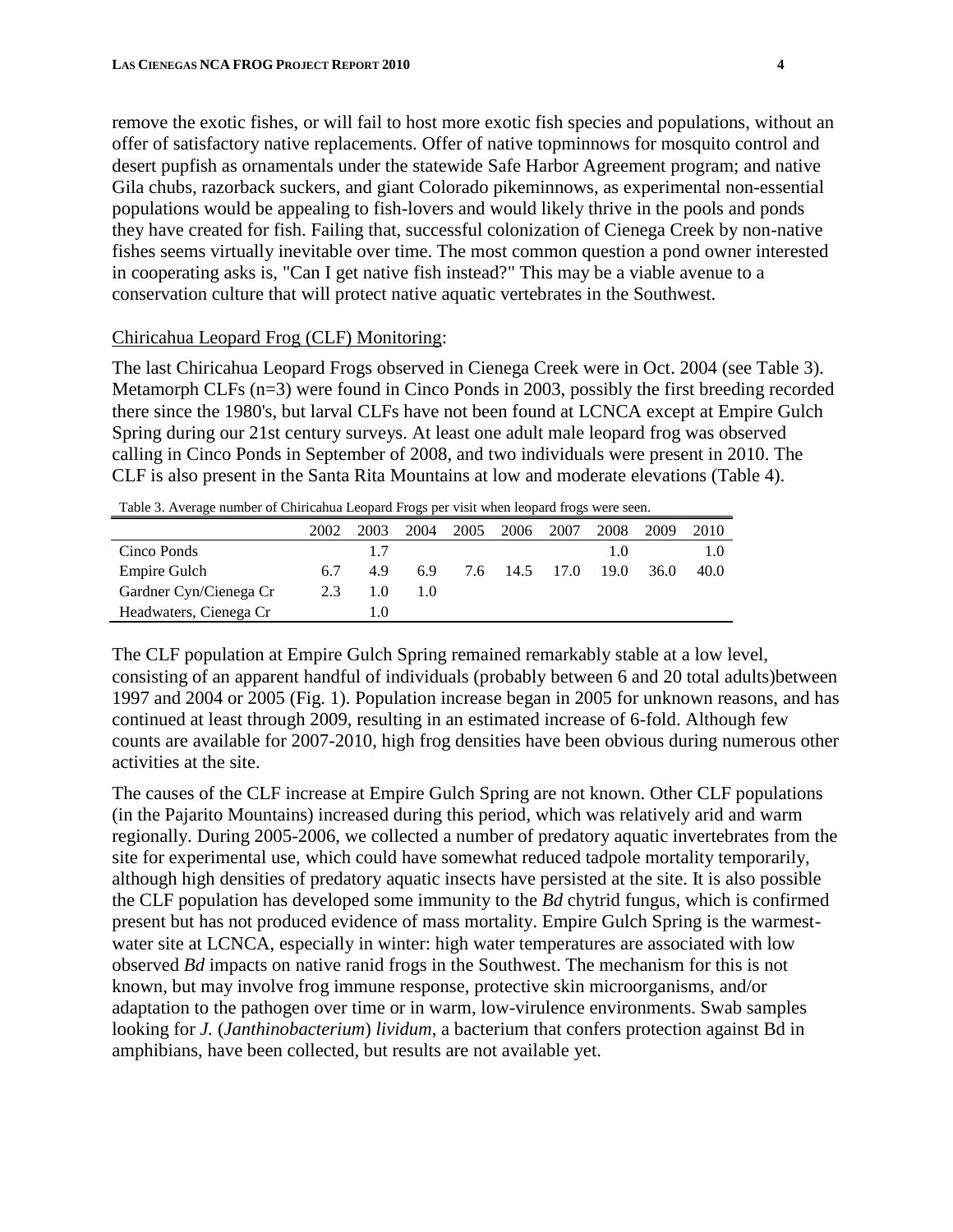|                            | Individuals    | No. Seen $/$ |
|----------------------------|----------------|--------------|
| <b>Region, Site Name</b>   | Observed       | Survey       |
| <b>Canelo Hills</b>        | 2              | 2.0          |
| Double Tank                | $\mathfrak{D}$ | 2.0          |
| Las Cienegas               | 9              | 4.5          |
| Cinco Pond #5              | 1              | 1.0          |
| <b>Empire Gulch Spring</b> | 8              | 8.0          |
| Santa Rita Mts             | 176            | 14.7         |
| East Tank                  | 3              | 3.0          |
| <b>Granite Tank</b>        | 20             | 10.0         |
| Greaterville Tank          | 64             | 32.0         |
| Louisiana Gulch Corrals    | 25             | 25.0         |
| Morningstar Tank           | 1              | 1.0          |
| Unknown Tank               |                | 1.0          |
| Upper Enzenberg Tank       |                | 1.0          |
| West Tank                  | 61             | 20.3         |
| <b>Grand Total</b>         | 187            | 12.5         |

Table 4. Observations of *Rana chiricahuensis* in the Empire Valley region, David Hall, 2010



**Figure 1. FROG Project monitoring data for the CLF. Individual surveys are hollow circles; means and SE are the large hollow squares with gray error bars. Detailed discussion is in text.**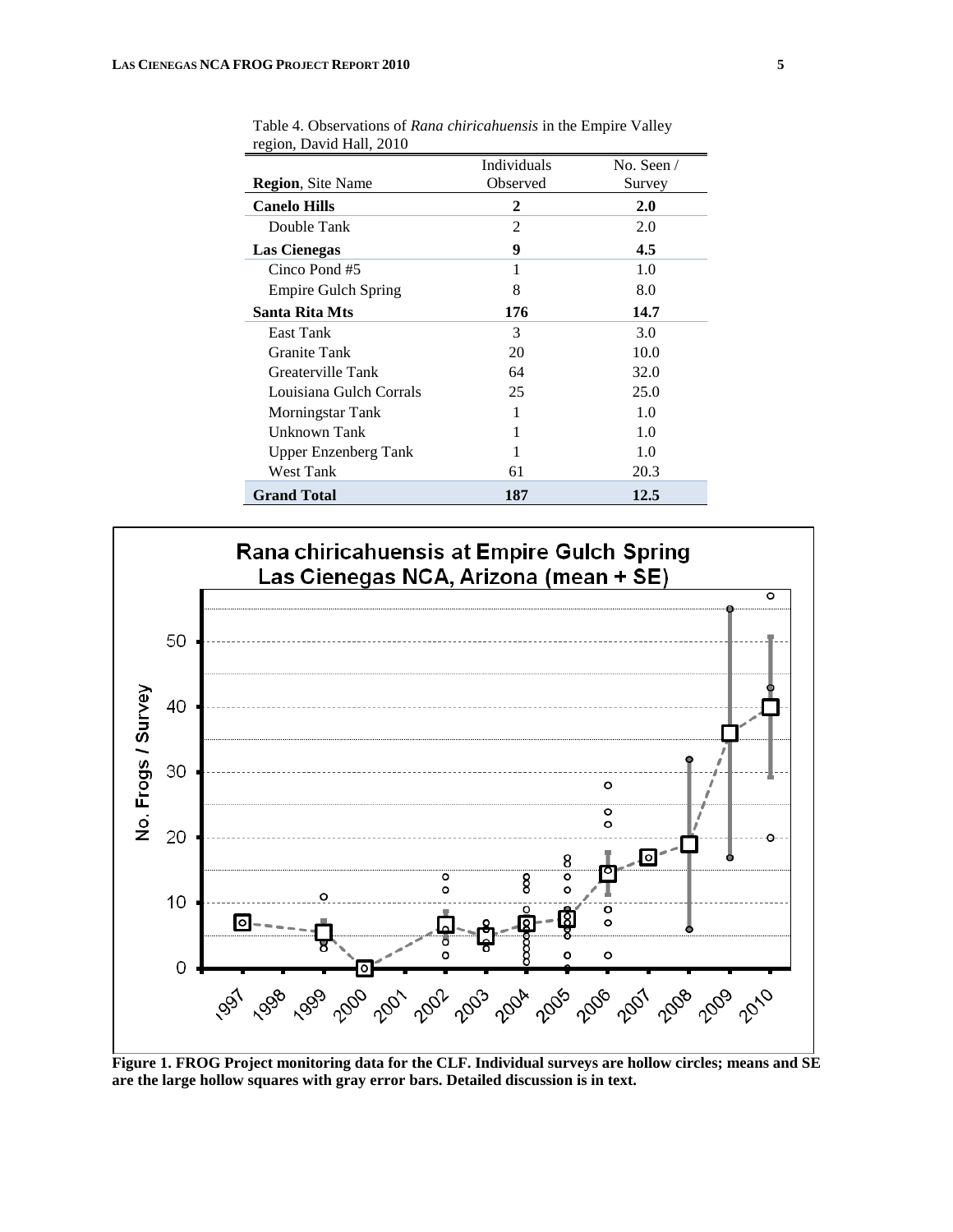Empire Gulch Spring is unusual in southern Arizona in supporting a consistent number of individual leopard frogs, contrasting with more usual observations of fluctuation and collapse. The frogs are also remarkably localized within 50-m of the spring source, which is the most thermally stable area; it is uncommon to find them over 150-m downstream, and they are rarely found even 500-m downstream even though suitable habitat for leopard frogs is widespread. While tadpoles are consistently seen, and metamorphs appear as expected, massive flushes of these earlier age classes - often seen in other ranid frog populations - have not been observed as expected in a population with numerous large adult frogs.

Whether the Empire Gulch Spring CLF population has produced immigrants to the currently substantial Santa Rita Mountains populations (Table 4), where the CLF was not observed for several years prior to 2007-8; or to upper Cienega Creek and Cinco Ponds, where occasional individuals are observed, is not known. The Empire Gulch CLFs appear unusually sedentary, but metamorphs or even occasional adults could disperse.

# Lowland Leopard Frog (LLF) Monitoring:

The LLF has been rarely observed at LCNCA since the 1970's, when John Frost (unpublished field notes) found both CLF and LLF present and syntopic in central Empire Valley; and especially since the 1980's, when Jeff Simms (personal communications) found the LLF in low numbers but not infrequently in the lower Empire Valley portion of Cienega Creek. Since then, only occasional individuals of the LLF have been seen in The Narrows (1994; Phil Rosen, unpublished) and near Stevenson Canyon (2007; David Kahrs, personal communication). A small population near Little Nogales Spring has been reported intermittently from the 1980's (Rosen, interview notes), and has never been reported extirpated. Lower Cienega Creek in the Pima County Natural Preserve, north of I-10, the LLF was very abundant during 1986-1993 (Rosen, field notes); but it has declined there markedly and maintained a sparse, small population since then (Dennis Caldwell, unpublished) following the discovery of *Bd*-related morbidity and mortality there in 1997-8. Lowermost Davidson Canyon, adjoining and in the county preserve, often has LLFs, though these may be individuals or migrants from the creek. The LLF was formerly abundant in the southeast quadrant of Santa Rita Mountains, in the mid-1970's (John Frost, unpublished field notes; Adobe Canyon), but currently it is known only from the southern extreme in one or more localized springs (emails from AGFD, 2005).

Elsewhere in southeastern Arizona, the LLF is found in isolated, mostly very small populations in the Pajarito, Rincon, and Santa Catalina mountains. A single robust metapopulation of the LLF occurs naturally in the lower San Pedro River and adjoining canyons (especially Aravaipa and Redfield canyons in the Galiuro Mountains). The only natural population not confirmed with the *Bd* pathogen is in the Tumacacori Mountains, and this population may be extirpated based on 2009-2011 surveys (Anna Savage, personal communications). The LLF is thus a species of concern in southeastern Arizona, although some captive outdoor populations in the Tucson basin are doing well (Caldwell, Rosen, Schwalbe, unpublished data).

The current known distribution of the LLF in the Empire Valley region is shown in Table 5. The only known reproducing populations are at Wakefield Canyon and Road Canyon Tank. The Wakefield Canyon population is small, localized, and isolated. The LLF population at Road Canyon Tank appeared in 2007, shortly after the tank was renovated by bullfrog elimination and installation of a solar-powered well and a cattle exclosure around one of the two small ponds there. Based on its isolation at ca. 11 straight-line miles from the nearest known potential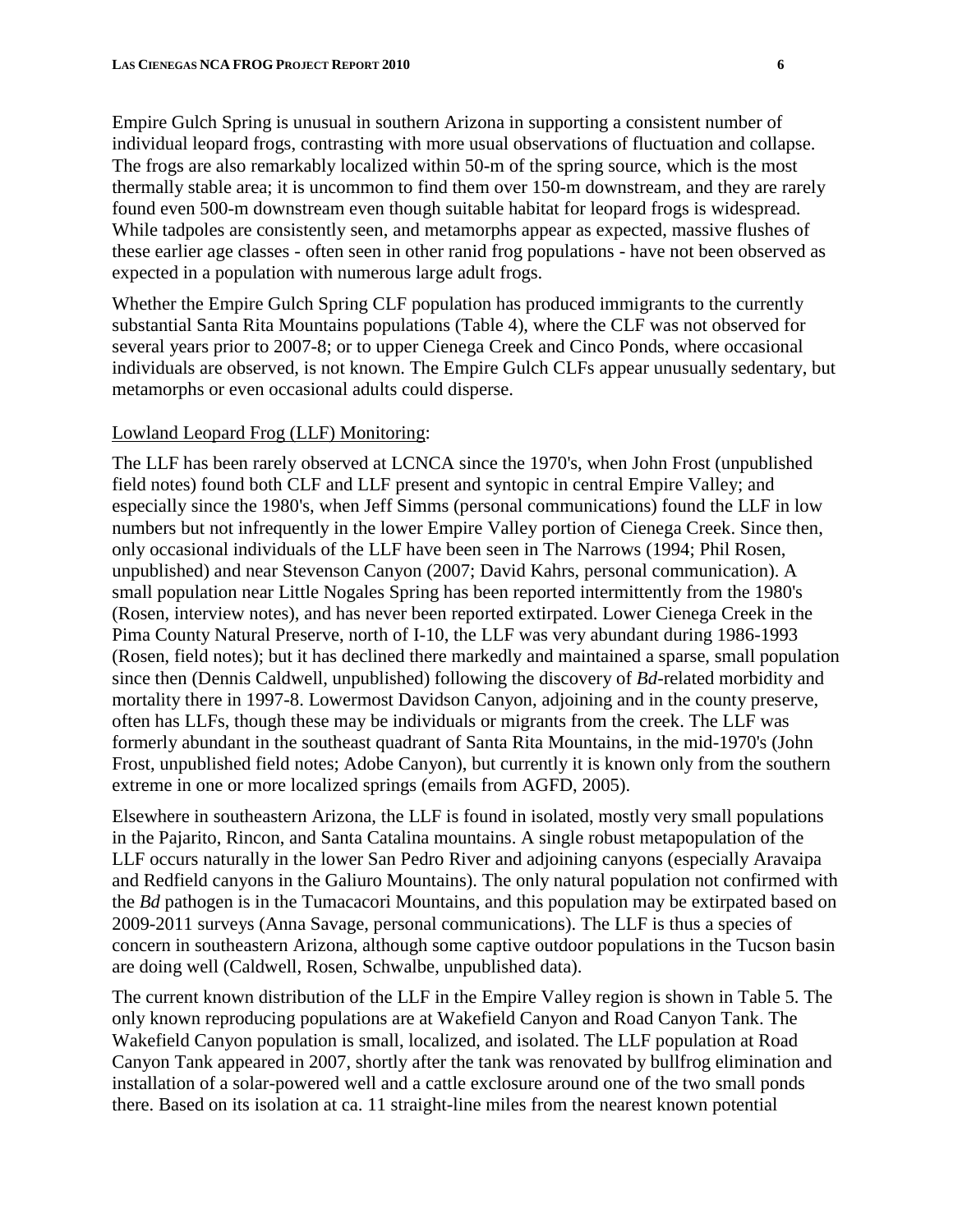sources, this LLF population is thought to be introduced. It has persisted without evidence of mortality episodes, growing to a large size of scores of adults and hundreds of metamorphs in summer 2010 (although the high counts are not reflected in Table 5). During heavy rains in summer 2010, dispersing LLFs from Road Canyon Tank reached 10 sites within a 5-mile radius of the tank, accounting for all populations in Table 5 except the tank itself and Wakefield Canyon. Persistence and reproduction of the LLF at the new sites will not be known until surveys in 2011. The LLF at Road Canyon Tank has been sampled for genetic evidence of origin, *Bd* prevalence, and *J. lividum* presence, but results are not available yet.

|                          | <b>Individuals</b>       | No. Seen $\ell$ |
|--------------------------|--------------------------|-----------------|
| <b>Region, Site Name</b> | Observed                 | Survey          |
|                          |                          |                 |
| <b>Clyne Ranch</b>       | 53                       | 10.6            |
| Clyne Pond               | 4                        | 1.3             |
| <b>Hospital Tank</b>     | 49                       | 24.5            |
| <b>Elgin-Sonoita</b>     | $\mathbf{2}$             | 2.0             |
| Unknown                  | $\mathfrak{D}$           | 2.0             |
| <b>Las Cienegas</b>      | 123                      | 12.3            |
| Cienega Cr Headwaters    | $\overline{\mathcal{A}}$ | 4.0             |
| Hummel Tank              | 4                        | 4.0             |
| Lower Johnson Tank       | 1                        | 1.0             |
| Oil Well Tank            |                          | 1.0             |
| Regge Tank               | 1                        | 1.0             |
| Road Canyon Tank         | 84                       | 28.0            |
| Upper Road Canyon Tank   | 11                       | 11.0            |
| Walker Pond              | 17                       | 17.0            |
| Whetstone Mts            | 25                       | 12.5            |
| Wakefield Canyon         | 25                       | 12.5            |
|                          |                          |                 |
| <b>Grand Total</b>       | 203                      | 11.3            |

| Table 5. Observations of Rana yavapaiensis in the Empire Valley |  |
|-----------------------------------------------------------------|--|
| region, David Hall, 2010                                        |  |

# Gartersnake Status at Las Cienegas NCA

The Mexican Gartersnake is less abundant at LCNCA than when the population was discovered (near the Mattie Canyon confluence in Cienega Creek) in 1985. However, it is persisting in low numbers (Table 6). The Checkered Gartersnake and Black-necked Gartersnake, which were not recorded in the Empire Cienega lowlands prior to the 21st century, are regularly observed now, and may be increasing. These species are less confined to perennial water habitat that exposes them to bullfrog predation, and less dependent on ranid frogs as a dietary staple than the Mexican Gartersnake, and may be predicted to increase as it declines. Bullfrog removals, in the absence of leopard frog recovery in Cienega Creek, may be contributing to the decline of the Mexican Gartersnake: adult bullfrogs are not abundant enough at LCNCA to outweigh the dietary benefits of tadpoles and metamorphs for the snake.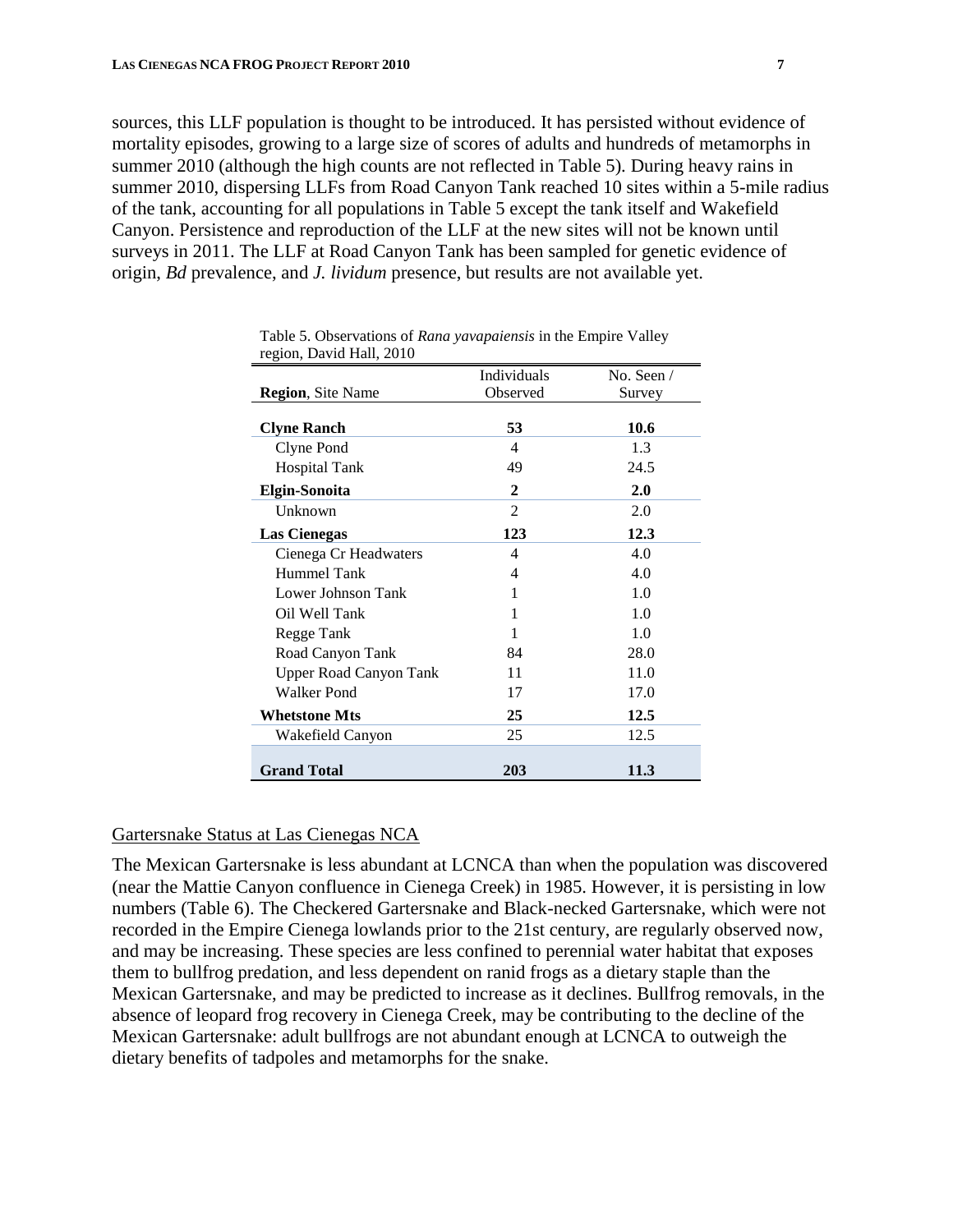| Date                       | Location                                                 | No.<br>Observed | Obs.<br>Type | Observer   | <b>Notes</b>                |
|----------------------------|----------------------------------------------------------|-----------------|--------------|------------|-----------------------------|
|                            | Mexican Gartersnake (Thamnophis eques)                   |                 |              |            |                             |
| 27-Sep-2009                | Gardner Cyn/Cienega Cr                                   | 1               | visual       | DJC        | collected for recovery team |
| $8-Jul-2010$               | Gardner Cyn/Cienega Cr                                   | 2               | trap         | DJC        | collected for recovery team |
| $20 - \frac{J}{11} - 2010$ | Gardner Cyn/Cienega Cr                                   | 1               | hand         | DJC        | at bullfrog larva area      |
| 21-Jul-2010                | Gardner Cyn/Cienega Cr                                   | 1               | visual       | DJC        | night                       |
| $4 - Aug-2010$             | Cienega Cr Headwaters                                    | 1               | visual       | Hall       | Adult, Female               |
| 22-Sep-2010                | Cienega Cr Headwaters                                    | 1               | visual       | Hall       | Adult, Female               |
| $3-Oct-2010$               | Cienega Cr Headwaters                                    | 1               | visual       | DJC        | Agency field trip           |
| $3-Nov-2010$               | Cienega Cr Headwaters                                    |                 | visual       | <b>PCR</b> | Adult                       |
|                            | Checkered Gartersnake ( <i>Thamnophis marcianus</i> )    |                 |              |            |                             |
| $3-Oct-2010$               | Clyne Ranch, Sue's Pond                                  | 1               | visual       | Hall       | Adult, Male                 |
|                            | Black-necked Gartersnake ( <i>Thamnophis cyrtopsis</i> ) |                 |              |            |                             |
| $21-Sep-2010$              | Clyne Pond                                               | 2               | visual       | Hall       | Adult, 1 Male, 1 Female     |
| $3-Nov-2010$               | Road Canyon Tank                                         |                 | visual       | <b>PCR</b> | Adult                       |

Table 6. Gartersnakes observed in the Empire Valley region, Arizona, 2010 on FROG Project work. DJC and PCR refer to Caldwell and Rosen, respectively.

Under guidance of the state and federal Gartersnake Working Group, a captive-breeding program has been established for the Mexican Gartersnake in Arizona: individuals from populations in San Raphael Valley and Cienega Creek, which are genetically indistinguishable based on existing analysis, are being maintained at Arizona-Sonora Desert Museum. In January 2011, the Gartersnake Working Group authorized introduction of captive-born or wild-collected Mexican Gartersnakes from Cienega Creek at Road Canyon Tank in 2011.

# Aquatic Sampling at Cinco Ponds

Standardized protocols for sampling aquatic invertebrates and vertebrates were carried out in 2010 in the fenced-unfenced cattle grazing experimental area at Cinco Ponds in 2010. Emergent vegetation in the fenced portion of the largest pond, which supports most of the perennial open water found in marshy depression in the lowlands surrounding Cienega Creek, has proliferated extensively since cattle exclosure, and could result in closing off the open water. The Gila Topminnow arrived in this large pond during summer 2010, apparently during overbank flooding of nearby Cienega Creek. A small number of schools of this fish were observed, and some were seen in another wetted depression on the floodplain terrace nearby. Analysis of aquatic animal samples from Cinco Ponds is scheduled for completion in winter-spring 2011.

# Continuing Intensive Conservation - 2011-2012

Using funding from National Fish and Wildlife Foundation (the "FROG Project") and continuing support from BLM, aquatic sampling, monitoring, research, and propagation; habitat renovation; exotic species control and eradication; native species population establishment; public education; and citizen science participation will be aggressively pursued in the upper Empire Valley watershed and frog-shed, including Babocomari and Research Ranch, in 2011-2012.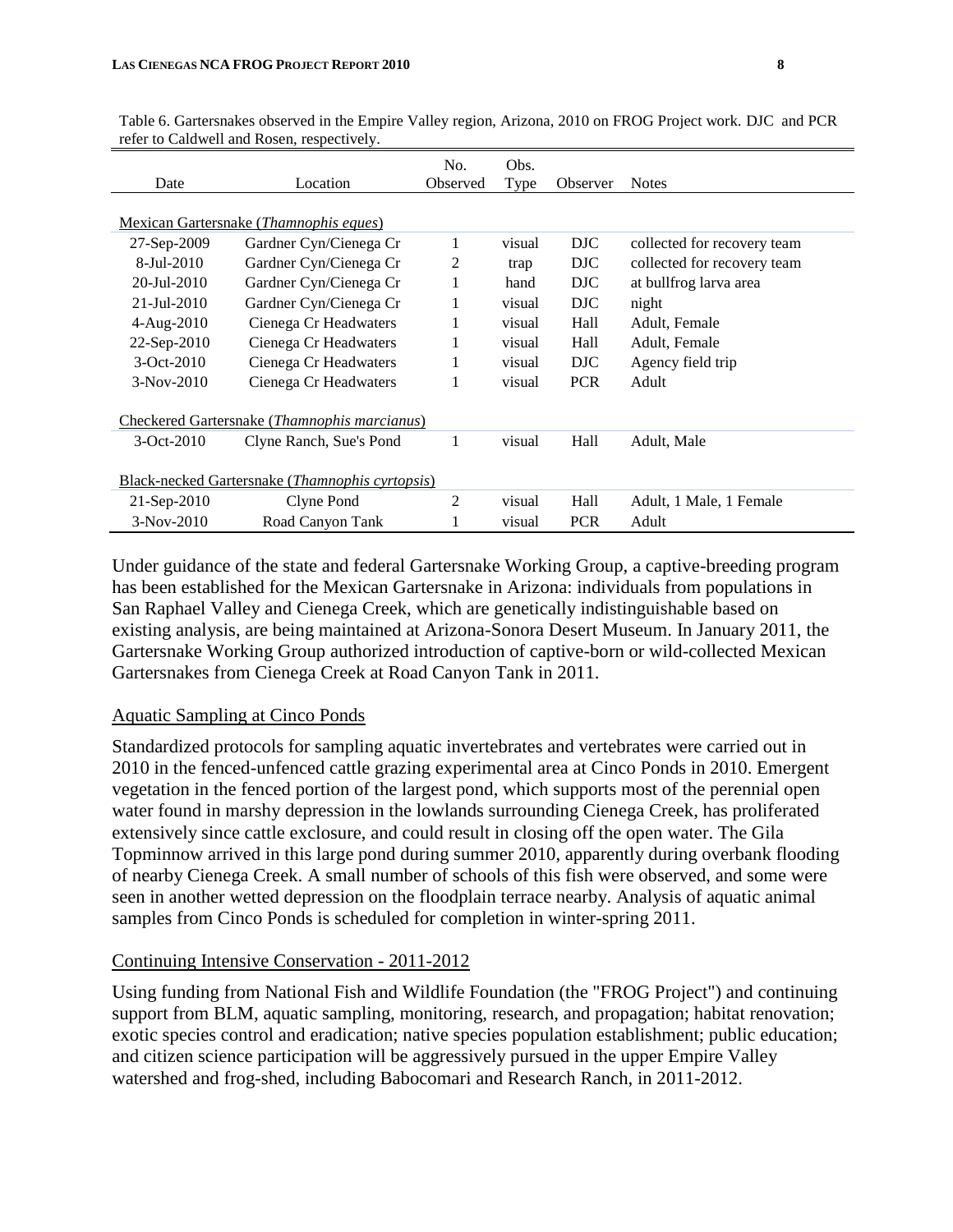| <b>SITE NAME</b>           | zone | <b>Easting</b> | <b>Northing</b> | <b>SITE TYPE</b> | County     |
|----------------------------|------|----------------|-----------------|------------------|------------|
|                            |      |                |                 |                  |            |
| <b>Canelo Hills</b>        |      |                |                 |                  |            |
| Double Tank                | 12R  | 535990         | 3496679         | stock tank       | Santa Cruz |
| <b>Clyne Ranch</b>         |      |                |                 |                  |            |
| Clyne Pond                 | 12R  | 546706         | 3514459         | stock tank       | Pima       |
| <b>Hospital Tank</b>       | 12R  | 547208         | 3514089         | stock tank       | Pima       |
| Sue's Pond                 | 12R  | 547694         | 3514089         | stock tank       | Pima       |
| <b>Davidson Cyn</b>        |      |                |                 |                  |            |
| Duck Tank                  | 12R  | 531128         | 3537462         | stock tank       | Pima       |
| Missile Tank               | 12R  | 531495         | 3535908         | stock tank       | Pima       |
| The Lake                   | 12R  | 529212         | 3530674         | stock tank       | Pima       |
| <b>Twin Tanks</b>          | 12R  | 531419         | 3530631         | stock tank       | Pima       |
| Unnamed tank               | 12R  | 530026         | 3524251         | stock tank       | Pima       |
| <b>Elgin-Sonoita</b>       |      |                |                 |                  |            |
| <b>Barnes Pond</b>         | 12R  | 541657         | 3504509         | private pond     | Santa Cruz |
| <b>Breke Pond</b>          | 12R  | 541355         | 3504381         | stock tank       | Santa Cruz |
| Homestead Lane Pond        | 12R  | 541939         | 3503455         | private pond     | Santa Cruz |
| Kalso pond                 | 12R  | 541321         | 3505849         | private pond     | Santa Cruz |
| <b>Masek Pond</b>          | 12R  | 534302         | 3509090         | artificial pond  | Santa Cruz |
| Ryan Pond                  | 12R  | 541348         | 3504419         | private pond     | Santa Cruz |
| Slatum Pond                | 12R  | 540593         | 3505283         | private pond     | Santa Cruz |
| Unknown                    | 12R  | 544047         | 3506693         | stock tank       | Santa Cruz |
| <b>Las Cienegas NCA</b>    |      |                |                 |                  |            |
| Hummel Tank                | 12R  | 538767         | 3512947         | stock tank       | Pima       |
| Lower Johnson Tank         | 12R  | 537989         | 3510977         | stock tank       | Pima       |
| Missile Tank               | 12R  | 531495         | 3535908         | stock tank       | Pima       |
| Mud Spring                 | 12R  | 545516         | 3513895         | seep             | Pima       |
| Oil Well Tank              | 12R  | 538000         | 3514179         | stock tank       | Pima       |
| Regge Tank                 | 12R  | 535746         | 3512307         | stock tank       | Pima       |
| Road Canyon Tank           | 12R  | 540859         | 3511407         | stock tank       | Pima       |
| <b>Upper Road Cyn Tank</b> | 12R  | 543023         | 3511766         | stock tank       | Santa Cruz |
| <b>Walker Pond</b>         | 12R  | 534325         | 3507194         | artificial pond  | Santa Cruz |
| <b>Mustang Mts</b>         |      |                |                 |                  |            |
| Jack Daniels Dam           | 12R  | 548003         | 3505152         | stock tank       | Santa Cruz |
| <b>Santa Rita Mts</b>      |      |                |                 |                  |            |
| East Tank                  | 12R  | 523238         | 3516882         | stock tank       | Pima       |
| Fish Canyon Dam            | 12R  | 520819         | 3512727         | small cyn stream | Pima       |
| Fish Canyon Tank           | 12R  | 519822         | 3513061         | stock tank       | Pima       |
| <b>Granite Tank</b>        | 12R  | 521076         | 3514228         | stock tank       | Pima       |
| Greaterville Tank          | 12R  | 522733         | 3514676         | stock tank       | Pima       |
| Haber Pond                 | 12R  | 529800         | 3511406         | artificial pond  | Santa Cruz |

Appendix I. Location gazetteer for Empire Valley region aquatic vertebrate survey, 2010 FROG Project

*(continued)*